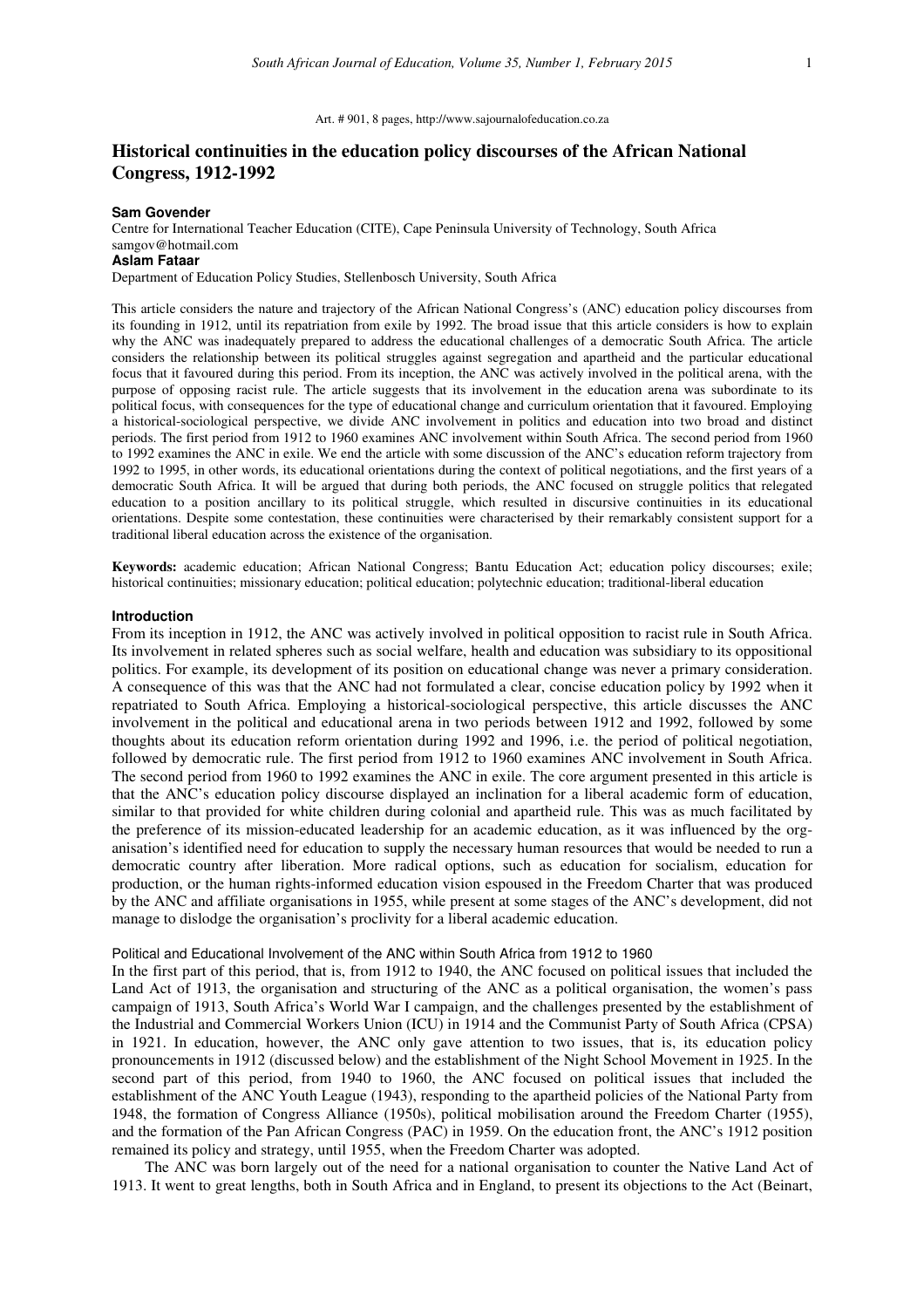1994; Meli, 1989). It was also caught up with organisational matters, which involved setting up a comprehensive machinery to manage and direct national, provincial and branch affairs (Meli, 1989). The ANC also became involved in the pass campaign of women in the Free State Province (Meli, 1989). The outbreak of World War I in 1914 placed it in the invidious position of having to decide whether or not to support South African involvement in the war (Meli, 1989). In 1919 and 1921, the ANC had to respond to the establishment of the ICU and CPSA respectively. These organisations threatened to diminish the ANC's relevance in resistance politics in the country. Although the ICU was a trade union, it operated as a mass-based political organisation, concentrating on 'bread and butter' struggles of the African poor (Lodge, 1983). The ANC had to guard against becoming eclipsed by the ICU. The ANC also had to consider an alliance with the CPSA and the ideological impact this would have on the organisation (Lodge, 1983).

Against this political backdrop, ANC involvement in the education arena from 1912 to 1940 was minimal. Its pronouncement on education in its "21 Objects" in 1912 and its "participation" in the Night School Movement in 1925, marked the sum total of challenges to segregated education till 1955 (Govender, 2011:8). In 1912, the ANC formulated its '21 Objects', which outlined its policies and strategies as a political organisation. Part of this was a strategy on education that would aim "to agitate and advocate by just means for the removal of the colour bar" (Meli, 1989:52). In other words, the ANC rejected segregation in education. It favoured a conventional academic education, similar to the type of education that whites received at that stage (Govender, 2011). The context of the ANC's choice of an academic education is located in twentieth century debates among academics and colonial policymakers about the type of education deemed to be suitable for Africans, which revolved around two policy tendencies. The first emphasised conventional western education as the goal of missionary and colonial education, whilst the second emphasised 'adapted' education (see Hunt Davis, 1976).

According to Kallaway (2002), the discourse on education policy development in British Colonial Africa at the beginning of the twentieth century was shaped largely by the British Colonial Office in association with a number of American philanthropic organisations like the Carnegie, Rockefeller and Phelps-Stokes Foundations. Debate about the nature of education and the curriculum to be provided centred on whether education ought to be aimed at citizenship and work in a modern society and economy, or whether it should support traditional rural African life in a colonial context.

Kallaway (2002) argued that the dominant tradition of mission schools in the Cape Colony in the nineteenth and twentieth centuries emphasised the 'same' curriculum and quality of education for Africans as did schools for the colonists. The beneficiaries of this education could become citizens of the Colony, and could enter the labour arena with the same qualifications as the colonists. This form of education had strong support from the emerging African elite. The ANC leadership was by and large a product of premier mission-based educational institutions. The appeal of conventional, western education was its social and economic value in the colonial and modern context (see Kallaway, 2002).

In contrast, the 'adaptation' model, which was derived from Tuskegee, Hampton and other similar institutions in the American South, proposed that Africans receive an education that was different in some way from the colonists. According to Kallaway (2002), the 'adaptation' model could serve any of four purposes. The first was that Africans would be educated in their own languages and cultural traditions, so as to prevent alienation from their own language and culture. The second was education for the countryside, as peasant farmers. The third was the provision of a rudimentary 'adapted' education for a perceived position in the labour market in colonial life. The fourth was to provide modest industrial skills to work at the lower end of a modern economy and health, hygiene and family life. Critics argued that these orientations fitted too easily into the role that whites wanted Africans to hold in colonial society. The African elite and many liberals therefore rejected 'adapted' education.

From the 1920s onwards, South Africa's emerging industrial sector had a demand for more skilled and educated blacks to work in the growing urban economy. Blacks were to provide the core of an industrial workforce so as to ensure economic productivity. On the other hand, urban blacks called for increased access to quality education. Mission schools were too poor and too small to cope with the increasing demand for education, and were often rocked by divisions between authorities, students and black communities, over curriculum priorities (Hyslop, 1990). The government did not address the demand for the education of blacks due to its commitment to protecting white privileged access to education and employment. In other words, the ruling United Party and later National Party were committed to the education and the job colour bar during the 1920s and 1930s (Govender, 2011). This meant that access to black education and skills was restricted. The only way to do respond to the demand for education by blacks was to evoke further refinements to the policy of separate racial education and development. Without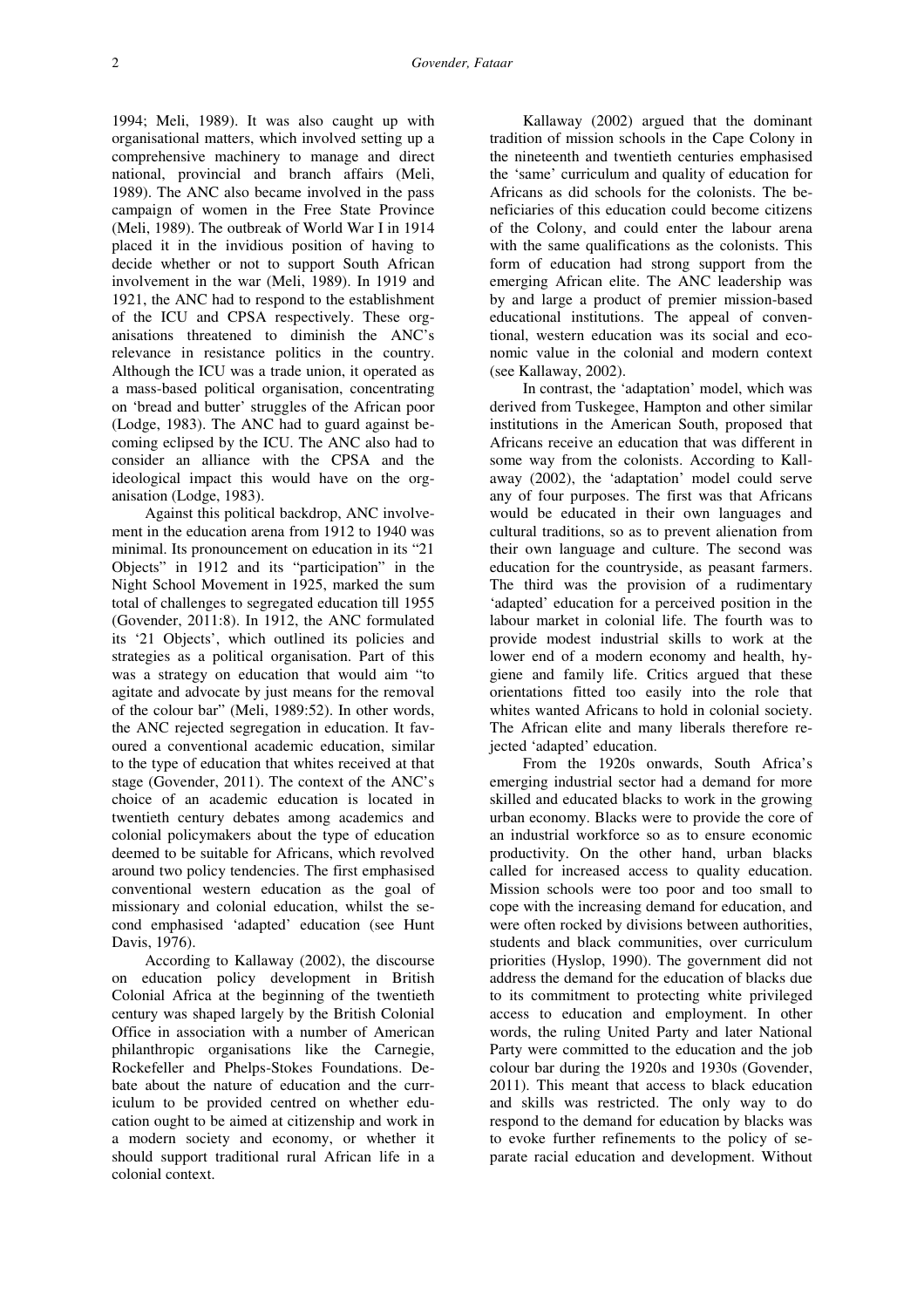educated blacks, the 'white' economy could not function.

To meet the increasing demand for education by blacks, the Johannesburg branch of the CPSA started the Night School Movement in 1925 in a slum in Ferreirastown (Roux, 1964). The Night School Movement was actively supported by radical groups, such as the ICU and the Transvaal African Teacher's Association (TATA). The Night Schools addressed literacy, numeracy and political education for black adults (Kallaway, 1984; Roux, 1964). The ANC, however, showed little interest in this education endeavour, choosing to focus on political and organisational issues.

In the second-half of this period, i.e. from 1940 to 1960, the ANC focused on political issues that included the establishment of the ANC Youth League (1943), the National Party and apartheid, the Congress Alliance (1950s), the Freedom Charter (1955) and the formation of the PAC in 1959. In the 1940s, the ANC had to respond not only to the National Party government's apartheid policy, but it also had to contend with criticism from the ANC Youth League over the methods and pace of its campaign for political and civil rights (Govender, 2011). Influenced by the ANC Youth League, the ANC became involved in the broader political struggles against apartheid, which culminated in the Programme of Action in 1949 and the Defiance Campaign in 1952 (Lodge, 1983). The Defiance Campaign involved the ANC's participation in the Congress Alliance, which included the South African Indian Congress (SAIC), the South African Coloured People's Organisation (SACPO), the Congress of Democrats (COD) and the South African Congress of Trade Unions (SACTU) (Meli, 1989). In 1955 the ANC, together with the Congress Alliance, adopted the Freedom Charter, an ambiguous document, which lends itself to a variety of political interpretations. For some Africanists in the ANC, i.e. those who rejected the increasing influence of white groups on the ANC, preferring black leadership and control, the adoption of the Freedom Charter by the ANC was unacceptable. These Africanists split from the ANC to form the PAC in 1959. The pass campaign of 1960 subsequently resulted in both the ANC and PAC being banned.

The National Party won the 1948 elections and responded to emergent policy debates on education and training in white political and business circles by setting up the Eiselen Commission in 1949 to produce a policy blueprint for "Education for Natives as a Separate Race" (Worden, 1994:96). The Commission was established amidst the crisis in urban social reproduction occasioned by the increasing defiance among black protest organisations against the impending apartheid policies and the implantation of Bantu Education (Hyslop, 1990). In 1951 the

Eiselen Commission published its report. The report's guiding principles for black education included that education be reconstructed and adapted to modern requirements of "Bantu Culture"; the centralisation of control; the harmonising of schools with "Bantu social institutions"; increased use of African languages and personnel, and an increased expenditure on mass education for blacks (Hyslop, 1990; Lodge, 1983). The Commission recommended central planning of syllabi, so as to ensure the production of skills appropriate to the subordinate role in the economy assigned to blacks under apartheid.

The Bantu Education Act, which was promulgated in 1953, transferred direct control of education from the provinces to the Native Affairs Department. In due course, it imposed a uniform curriculum, which stressed separate "Bantu Culture" and prepared students for semi-skilled work (Worden, 1994:96). Although superficially Bantu Education may have appeared attractive, it had many disadvantages for blacks. The insistence that primary school children learn both official languages, English and Afrikaans, meant that it would make it more difficult to acquire proficiency in English, which was a minimum requirement for most white-collar jobs. The rural basis of the proposed syllabi would have been objectionable to parents in long-established urban communities. Working mothers would be negatively affected by the shortening of the school hours. Bantu Education would also increase the financial obligations of black parents who intended to send their children to school (Hyslop, 1990; Lodge, 1993). While the number of black children at schools doubled between 1954 and 1965, government spending did not increase accordingly. In real terms, the expenditure on a black child decreased from R8,70 to R4,90 (Liebenberg & Spies, 1994). The system of financing that compelled blacks, who were the poorest part of the population, to pay for the education of their own children, was resented, as it amounted to a situation where blacks had to pay increased taxation without representation (Liebenberg & Spies, 1994).

Resistance to Bantu Education came from teachers affiliated to the Cape African Teacher's Association (CATA), the TATA, the Teacher's League of South Africa (TLSA), the South African Institute of Race Relations (SAIRR) and some churches (Lodge, 1983). The campaigns of CATA and TATA predated ANC campaigns. Mphalele, secretary of TATA, commented that, "the African National Congress was caught with its pants down" as far as the introduction of Bantu Education was concerned, and that, "it took the ANC a long time to digest the message of our campaigns of 1951 and 1952" (Hyslop, 1990:162). According to Hyslop (1990), the secretary of TATA had approached the ANC at national level in 1952 about the impli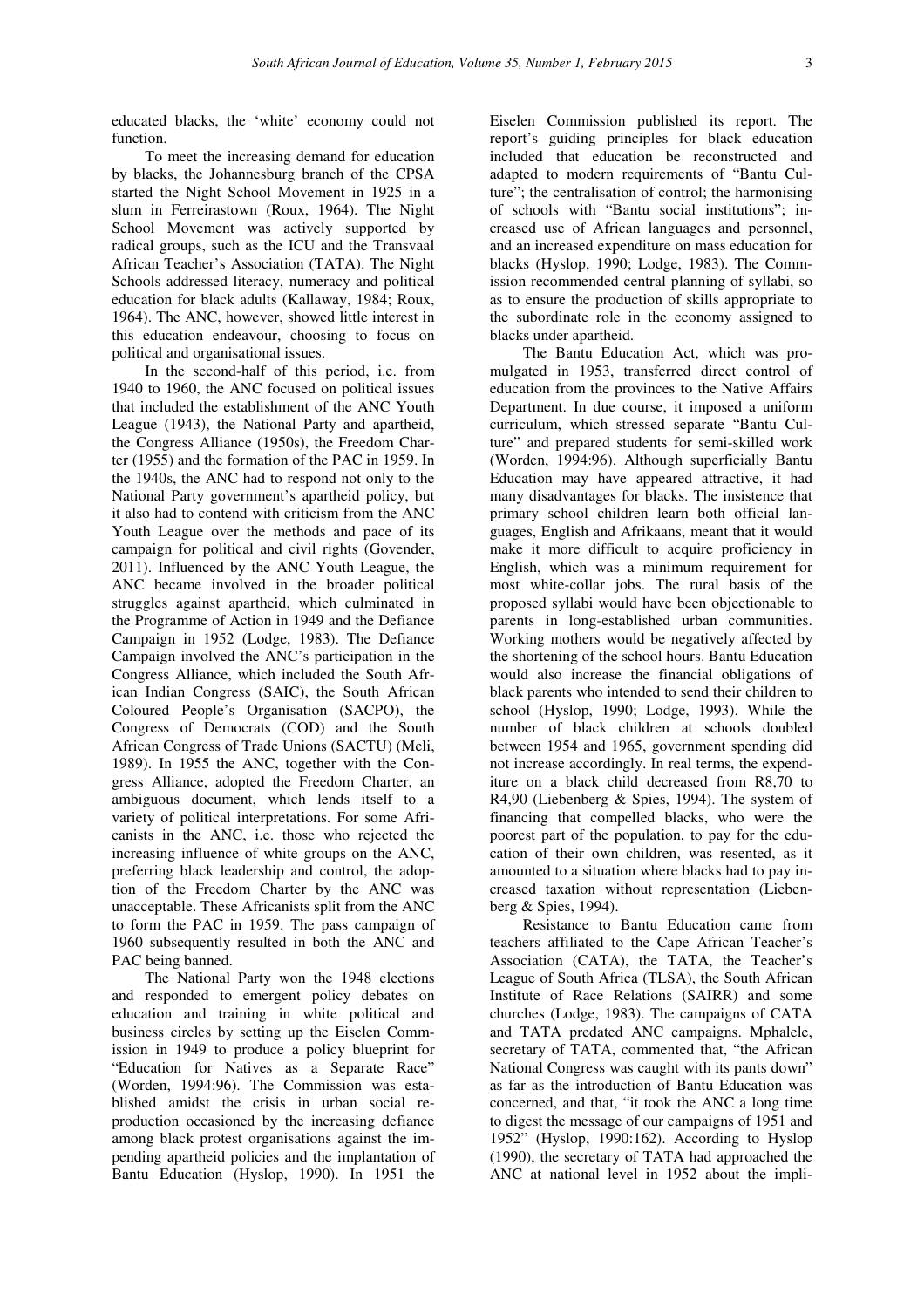cations of Bantu Education, but the organisation did not show much interest in becoming involved in organised activity that opposed Bantu Education. The ANC was at this time more focused on political action via the Defiance Campaign than on its response to developments in black education.

The ANC was initially slow to respond to the Eiselen Report, and the passage of the Bantu Education Act. However, when it did act, its approach to the issue was characterised by uncertainty and disagreement amongst different sections of its leadership, and between leaders and the organisation's rank and file (Lodge, 1983). After much infighting, the National Executive Committee (NEC) was forced to support an indefinite boycott of schools. A National Education Council was established to make provision for a network of "cultural clubs" that provided alternative educational programmes (Lodge, 1983). There was tension in some areas about the quality of the alternative education offered by the ANC. This was the first time that the ANC had attempted to put into practice an alternative to Bantu Education. According to Lodge (1983), children at the 'cultural clubs' were taught the rudiments of mathematics, geography, history and general knowledge through a programme of songs, stories, and games. Exactly what was meant by alternative education remained unclear. In other words, these attempts at providing alternate programmes were largely ineffectual, proving to be an unrealisable alternative to the Bantu Education offered by the state.

In 1955 the ANC was one of the key organisations that adopted the Freedom Charter. The education pronouncements of the Charter were general and vague, captured in the following two phrases: "the doors of learning and culture shall be opened" and "education shall be free, compulsory, universal and equal for all children" (Meli, 1989:212). These statements implied that the ANC would accept a single education system based on the liberal academic model that was followed by white schools, and by which most of the ANC's leaders were educated in mission schools before the advent of Bantu Education. This is notwithstanding other more radical statements in the Freedom Charter, which pronounced on education, such as where it advocated for free access to higher and technical education and adult literacy. The extension of Bantu Education to secondary schools in 1959 and the Extension of Universities Education Act in 1959 evoked little response from the ANC. There was no call on students to boycott secondary schools, colleges or universities, or to embark on action to challenge it (Lodge, 1983). It appears that the ANC was focused on 'weightier matters' such as its defiance campaign, its political work in the Congress Alliance, popularising the Freedom Charter, and dealing with the fallout caused by

those of its members who split off to form the PAC.

Political and Educational Involvement of the ANC in Exile from 1960 to 1992

When the ANC was banned in 1960, it decided to continue its struggle against the racist apartheid state both in South Africa as well as in exile. The post-1960 period was marked by the priority of politically realigning the ANC to the new conditions. It now had to establish and consolidate its underground operations in South Africa as well as its existence in exile in a number of foreign countries (Lodge, 1983). The key challenge in education was presented to the organisation in the form of the large numbers of students who fled South Africa in the wake of the student revolts of  $1976<sup>i</sup>$ (Morrow, Maaba & Pulumani, 2004). Many of these students joined ANC camps in neighbouring countries. This presented the organisation with a conundrum over these students' survival and adaptation to conditions of life in exile. The continuing education of these exiled youth was a major challenge for the organisation.

In 1960, in anticipation of its banning, the ANC set up its external mission in Tanzania (Meli, 1989:200). The re-organisation of the ANC in exile involved winning the support of foreign powers and international organisations, establishing a military training programme, assuming overall leadership after Rivonia,<sup>ii</sup> convening the Morogoro Conference (1969), and establishing military training camps in Angola (Lodge, 1983).

It was only in the 1970s that any further attention was paid to education, when committees were formed in host countries to address educational issues. The growth and development of ANC educational projects in exile were shaped by circumstances confronting the organisation in the post-1976 period (Govender, 2011). Large numbers of students from high schools and tertiary institutions fled into neighbouring states in the wake of the student uprisings in South Africa in 1976. The ANC found itself having to deal with an entirely new situation. A key element of its strategy to deal with the new situation was the ANC's attempt to provide adequate schooling for these exiled youth. In this light, the organisation established the Solomon Mahlangu Freedom College (SOM-AFCO) in Mazimbu, Tanzania in 1978 (Manghezi, 2009; Morrow et al., 2004), which was intended as an institution that would provide formal schooling to these incoming youth.

A key issue that confronted the ANC was the development of a curriculum for the new school (Govender, 2011; Morrow et al., 2004). The ANC Education Department was established in Mazimbu in October 1978 to address this matter. Sharp debates arose over the appropriate curriculum orientation that the ANC as a liberatory organ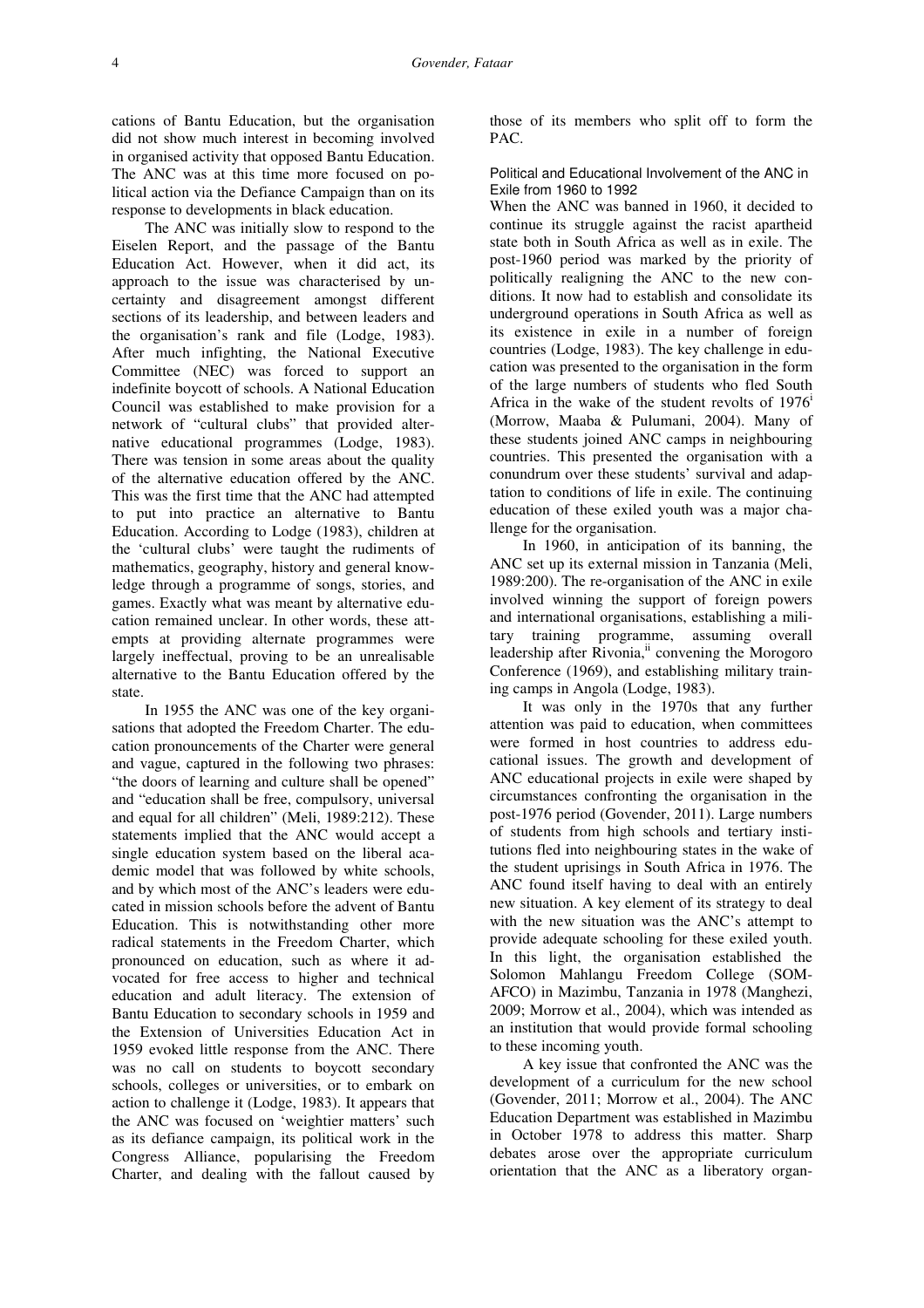isation might support (Govender, 2011; Morrow et al., 2004). In developing its educational policy approaches and policies, the ANC needed to contend with a number of political and educational imperatives, including the role of education in the liberation struggle for freedom, its educationalideological orientation, the type of curricular approach it would favour, and the prospect of having to address educational change during the postliberation period.

The three educational or curriculum orientations that emerged at this time were: an emphasis on academic education; an emphasis on political education; and an emphasis on polytechnic education with SOMAFCO as a major site in which these developments played out (Bell, pers. comm.; Carneson, pers. comm.; Govender, 1997; Govender, 2011; Makgothi, pers. comm.; Njobe, pers. comm.; Pampallis, pers. comm.; Tikly, pers. comm.; Van Rensburg, pers. comm.). The orientation that gained credence was an academic curriculum, which emphasised conventional high school education that would prepare students for a matriculation certificate or its equivalent (Njobe, pers. comm.; Pampallis, pers. comm.). The academic education favoured by the ANC was intended to make up for the deficiencies of Bantu Education, and to prepare students for entry to tertiary institutions (Choabi, n.d.; Dullay, pers. comm.; Forman, pers. comm.; Mfenyana, 1980; Njobe, pers. comm.).

The emphasis on academic education was based largely on the perception that the ANC needed to focus on the 'post-liberation phase' of the anti-apartheid struggle (Choabi, n.d.; Mfenyana, 1980). In other words, the ANC sought to prioritise what it would need to successfully govern in a future, liberated South Africa. Education provided by the ANC would have to be aimed at producing well-educated, professional people capable of taking on essential responsibilities consistent with their education (Choabi, n.d; Mfenyana, 1980; Njobe, pers. comm.).

Support for the notion of education as pivotal in national development began to take root in the organisation on the back of widespread international support from governments, international organisations and major foundations for such a role (Samoff & Bidemi, 2003). Supporters of academic education in the ANC began to see the necessity of tying a country's long-term educational goals to development in terms of high-level manpower [sic] strategies. This was consistent with the recommendations that the World Bank, via its structural adjustment prescriptions, began to prescribe to newly independent African states for educational reform since the 1960s (Samoff & Bidemi, 2003).

In keeping with this vision of education, the ANC Department of Education registered SOM-AFCO students firstly with the East African Exam-

ination Board and then with the London University General Certificate of Education (GCE) O-Level examinations (Morrow et al., 2004). The registration of SOMAFCO for the London University GCE O-Level examination served two purposes: it ensured a recognised certificate for students to gain entry to tertiary institutions, and it also consolidated the implementation of academic education at SOMAFCO. As a consequence, SOM-AFCO would have to adapt its curriculum to the requirements of the London University GCE O-Level examination. What this implied was that SOMAFCO would concentrate on a limited range of subjects required to pass the O-Level examinations (Govender, 2011). The ANC had to a large extent chosen to align itself with a British-centred examination system that had been widely used in post-colonial Africa, but was in the process of being abandoned by many countries in the 1980s (Morrow et al., 2004). The original idea of making SOMAFCO a distinctly South African alternative school with a revolutionary content became a secondary consideration in terms of curriculum policy from this time (Govender, 2011). Given the school's focus on formal qualifications, its curriculum orientation began to resemble a liberal academic orientation, which in effect nullified a radical or alternative ideological educational perspective.

The emphasis on academic education also reflected the missionary education backgrounds of the leading ANC figures. O.R. Tambo, for example, was a product of missionary education, having attended the Nkantolo Primary School, Ludeke Methodist Missionary School, Anglican Holy Cross Missionary School and St. Peter's Anglican Missionary Secondary School in Johannesburg (Baai, 2006). Tambo's vision of a future education is encapsulated in his 1986 'Open the Doors of Learning' message to South Africans during the period of escalating uprisings at educational institutions in South Africa. Tambo explained that:

What we want is one democratic, non-racial, free and compulsory system of education. The broad principles underlying that alternative system of education are contained in the Freedom Charter (Baai, 2006:182).

It appears that Tambo, in keeping with features of mission school education and the Freedom Charter, envisaged an education that was essentially academic, democratic, non-racial, free and compulsory. Tambo's vision of education reflected traditional-liberal values that were the widely accepted 'common sense' of that time.

Other leading ANC educational figures such as Mfenyana, Choabe, Masondo and Njobe believed that the key economic and political posts in South Africa were in the hands of whites, and that if this situation prevailed in the post-liberation phase, the liberation struggle would have been in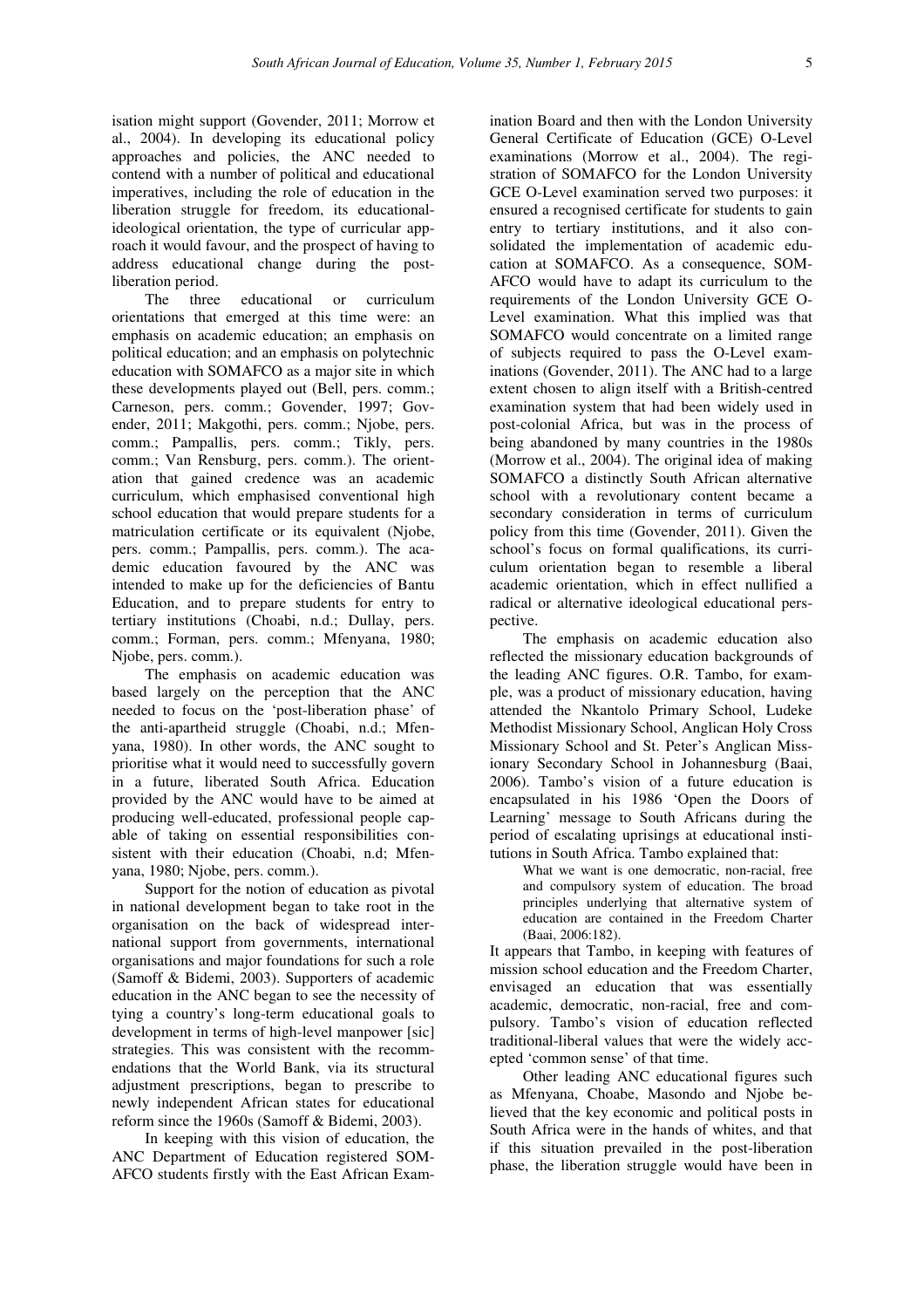vain (Govender, 2011). They wanted an education that provided access to modern, professional life similar to that received by whites in South Africa, and similar to the best missionary education that the ANC leadership had had access to, which emphasised values such as discipline, respect, and hard work. The type of education that these ANC figures emphasised had progressive and traditionalliberal elements. In essence, the ANC's school in exile provided a conventional, formal academic education with political and polytechnic education as ancillaries (Govender, 2011). SOMAFCO exemplified the ANC's favoured curriculum approach to educational change, which, we argue established the organisation's antecedent rationales for education reform in the ensuing post-apartheid period.

## Political and Educational Involvement of the ANC, 1992 to 1994

The 1990s was a trying and stormy period politically for the ANC. Having to respond to a changing global political environment characterised by, among others, the fall of communism and the break-up of the Soviet Union and the Eastern Bloc, the ANC came under pressure to abandon the armed struggle and enter into negotiations with South Africa's ruling Nationalist government. The global international environment had also become dominated by neo-liberal capitalist economic arrangements that curtailed options for radical reform. The ANC had to transform itself from a liberation movement into a potential ruling party (Beinart, 1994). The ANC leaders who had returned from exile had to find common ground with its internal allies, the United Democratic Front (UDF), unions, civics and "highly committed but volatile comrades" (Beinart, 1994:255). It was required to focus on the tensions and intrigues of complex negotiations for the future South Africa. Despite internal opposition by some, the ANC was also obliged to suspend the armed struggle, and deal with the assassination of Chris Hani in 1993. While all this transpired, the escalating violence in all its manifest forms demanded to be addressed. The ANC won the elections of 1994, headed the Government of National Unity, and still faced contending with the political challenges outlined above, under the pressure of a downward-spiralling economy.

Education in South Africa was a hotbed of contestation during this time, and the early 1990s was a significant point in the curriculum debates as competing political and social movements began to take up positions on education in anticipation of the new South Africa (see Fataar, 2011). Commenting on the policy convergence during this period, Fataar (2011:83) suggests that:

> Between 1990 and 1994, under increasing pressure to dismantle apartheid, negotiations became the main political strategy to break the deadlock. This occurred in the context of an international ideo-

logical re-alignment, which gave rise to the dominance of global capitalism. The negotiated settlement established a liberal-democratic political framework, which laid the basis for capital accumulation in the context of a global economy. The educational-political terrain was characterised by policy contestation between the apartheid state and the democratic movement – these divergences ought to be understood at the discursive level as part of the broader contestation of political negotiations […] but this is indicative of an underlying convergence of educational policy position between the liberation forces and the apartheid state.

In other words, the National Party government and the ANC's positions on educational reform began to converge on key aspects of educational change. These included the reduction in the length of compulsory schooling from 12 to ten years, integration of education and training, and a greater emphasis on vocational education. South Africa was a country where the majority of people had little or even no formal schooling. There were huge expectations from the majority of South Africans regarding a new education dispensation in the new South Africa.

It appears, however, that the ANC was inadequately prepared to address the educational challenges of a democratic South Africa. Besides the curricula options discussed above, it may have drawn in some way from work already done on education elsewhere. A case in point was the work conducted by Research in Education in South Africa (RESA), which was an ANC-aligned research group. In the 1980s, RESA, based at Sussex University in England and made up of South African exiles, was considering the state of education in South Africa in the 1980s. For example, at a key RESA conference in 1989, which was headed by renowned ANC social theorist, Harold Wolpe, and attended by high profile ANC and South African Communist Party (SACP) figures such as Thozamile Botha, Blade Nzimande and Aziz Pahad, deliberation took place regarding possible educational scenarios for a post-apartheid dispensation. It was therefore expected that the work done by the RESA would in some way feature in the planning of the new education system in view of the research it had already conducted.

It appears that RESA was ignored, due to the fact that its broad ideological orientation was out of sync with the policy options that emerged during the negotiations period, which sidelined more radical options. The ANC favoured a traditional curriculum approach that, while consistent with the academic approach it favoured in exile, resonated with the reformism that characterised the options that emerged during the 1990 negotiations era. It could also be argued that RESA and the options presented by the National Education Policy Investigation (NEPI), which was another ANC-aligned civic group based in South Africa, and those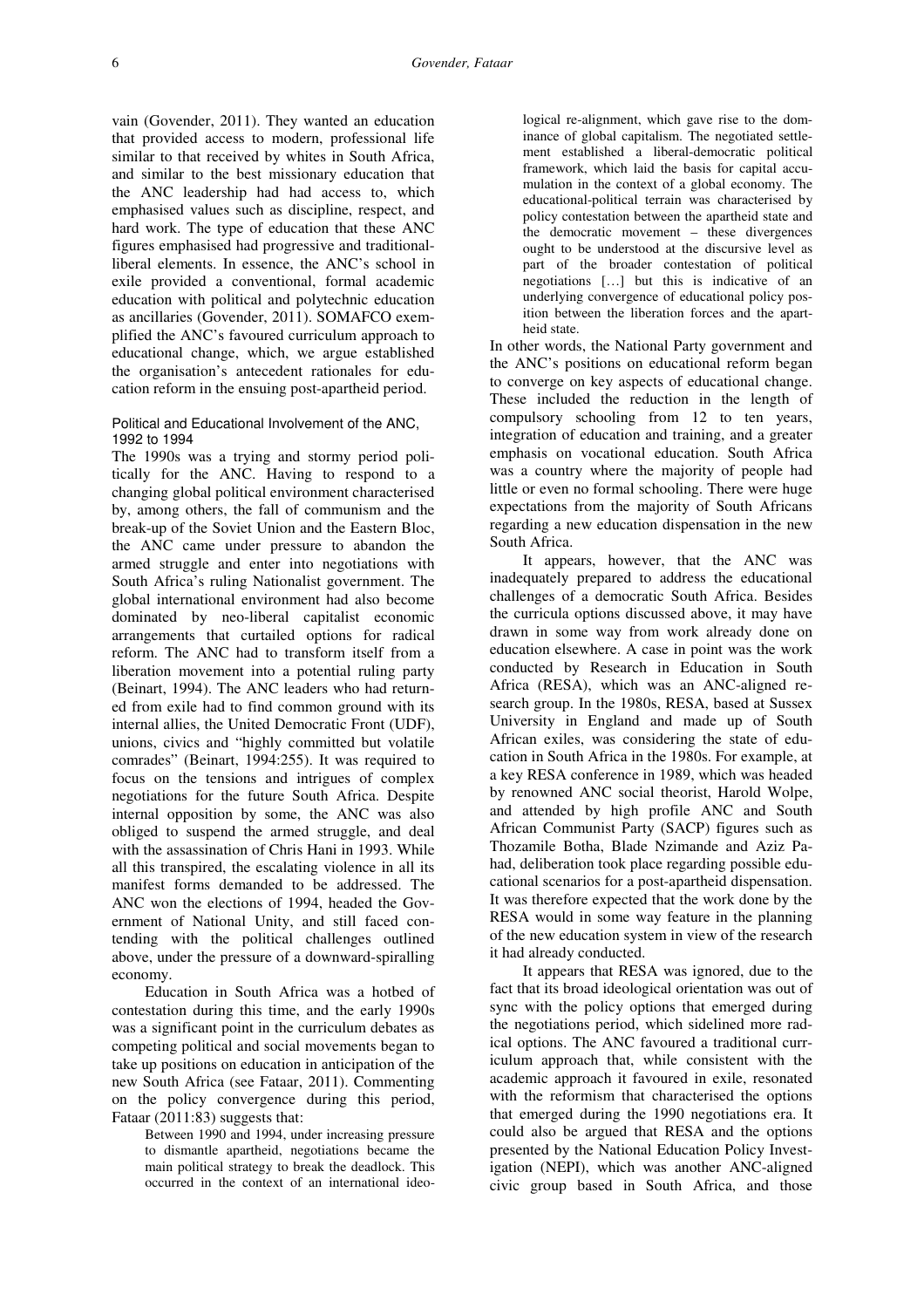advanced by an amalgam of progressive educational interests, were simply too nebulous to inform the concrete requirements of the demands that democratic governance made. The ANC in government now had to contend with demands for specific policy proposals instead of the policy option scenarios presented by RESA and NEPI.

Another major conference that contributed to the education debates was the Five Freedoms Forum-African National Congress Conference held in Lusaka, Zambia in 1989 (Louw, 1989). It was the largest conference to include the ANC in exile alongside people from South Africa. A wide variety of issues including planning for the future of education in South Africa were discussed. The aim was to examine how education could play a role in a non-racial democratic South Africa. It is interesting to note that the Commission of Education focused on discussing problems in the provisioning of education with little focus on an appropriate curriculum for a new South Africa (Louw, 1989). When the ANC won the elections in 1994 and headed the Government of National Unity, it alluded to an integrated approach to education. However, the first democratic national elections of 1994 saw the establishment of a Ministry of Education on the one hand, and a Ministry of Labour on the other, despite the rhetoric of an integrated approach to education. The Ministry of Education was beset by unrelenting demands from education stakeholders for transformation of apartheid education. In April 1994, the ANC released its Draft Policy Framework for Education and Training (University of the Witwatersrand Education Policy Unit & the National Education Coordinating Committee, 1994). The Ministry of Education produced a series of White Papers on Education after 1994, the most important being the White Paper on Education and Training of 1995, which reflected the key ideas of integration and competency as elements of a system of wide education restructuring (Jansen, 1999). In subsequent policy developments in education, the notion of a liberal academic curriculum for schooling trumped other curriculum reform models. This took place despite the controversial and rigorously contested implementation of outcomes-based education as curriculum framework (Jansen, 1999). It is our argument that the endurance of such a liberal academic curriculum is as much part of the policy contestation around government after 1994 as it is an expression of a longstanding support and commitment for such a curricular orientation throughout the history of the organisation.

### **Conclusion**

From 1912 to 1992, the ANC favoured a conventional, academic education. This was remarkably similar to the type of education favoured by nationalist independence organisations and their leaders all over colonial Africa during the twentieth century. Like these organisations, the ANC's primary focus was on the political struggle against segregation and racism. We have argued in this article that not much attention was paid to education. The major tendency within the ANC ensured that a liberal academic education would be implemented at SOMAFCO, firstly by appointing key figures in key positions to make this possible, and secondly, by registering SOMAFCO students for the London University GCE O-Level examinations. Despite the ANC's radical and Marxist rhetoric, it has not deviated from the academic model it espoused in 1912, into the 1990s. It has not moved beyond seeing such liberal academic education as the appropriate model for South Africa. The minimal attention given to education by the ANC during its history has resulted in it embracing a conventional, academic curriculum, despite the vastly differing circumstances confronting it from 1912, until the early 1990s.

#### **Notes**

- On 16 June, 1976, large-scale student unrest broke out in the black township of Soweto, Johannesburg and spread to the rest of South Africa. The rapid expansion of a poorly resourced secondary school system coupled with the politicisation of the urban youth and national and international political changes culminated in the Soweto Revolts. The immediate cause of the uprisings was related to the issue of curriculum reform. It involved the enforced use of Afrikaans as a medium of instruction in arithmetic and social studies in black schools. Large numbers of students from high schools and tertiary institutions fled from South Africa into neighbouring states. The ANC as the largest of the liberatory movements decided to provide for the material and educational needs of the exiled students by establishing SOMAFCO in Tanzania. The ANC would become involved in sharp debates over the appropriate curriculum for SOMAFCO. In the post-Soweto period the National Party government established the De Lange Commission to make recommendations on educational reforms with a vocational/technical focus, in an attempt to diffuse the education crisis.
- On 11 July, 1963, the South African police raided Liliesleaf Farm in Rivonia near Johannesburg and arrested eight of the ANC underground leadership, which included Walter Sisulu, Govan Mbeki, Ahmed Kathrada, Raymond Mhlaba, Rusty Bernstein, Denis Goldberg, Elisa Motosoaledi and Andrew Mlangeni. Nelson Mandela was brought from Robben Island prison to become Accused Number 1. The Rivonia trial began on 9 October 1963, and the triallists were charged with 193 acts of sabotage. All except Rusty Bernstein were sentenced to life imprisonment, and except for Denis Goldberg, who was white, were imprisoned on Robben Island. Goldberg was imprisoned in Pretoria.

## **References**

- Baai S 2006. *OR Tambo Teacher, Lawyer and Freedom Fighter*. South Africa: The Bureau.
- Beinart W 1994. *Twentieth-Century South Africa*. Cape Town: Oxford University Press.
- Choabi MS n.d. The Role of Education in the Liberation